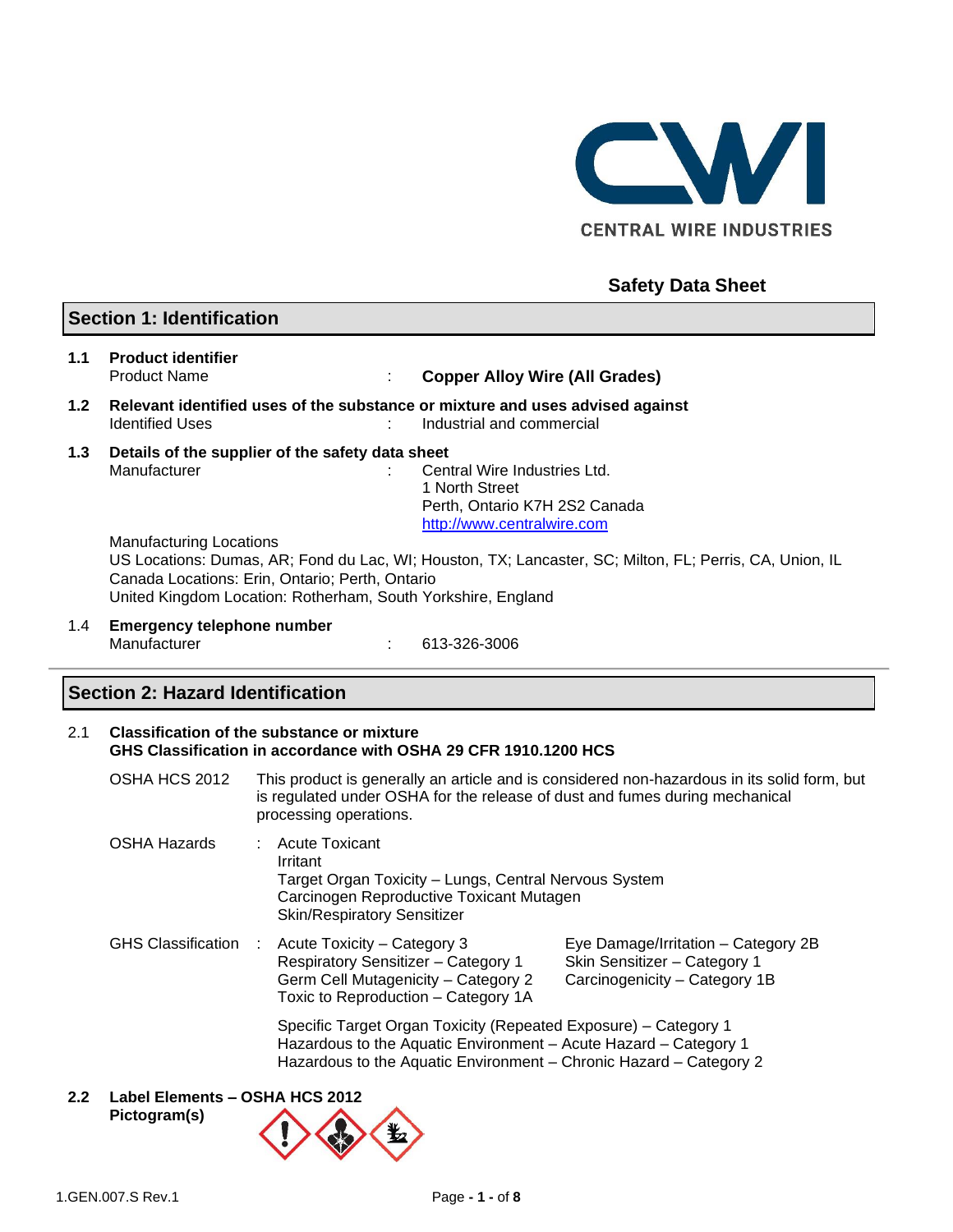|                  | <b>Signal Word:</b>                                    | Warning                                                                                                                                                                                                                                                                                                                                                                                                                                                                                                                                                                                     |
|------------------|--------------------------------------------------------|---------------------------------------------------------------------------------------------------------------------------------------------------------------------------------------------------------------------------------------------------------------------------------------------------------------------------------------------------------------------------------------------------------------------------------------------------------------------------------------------------------------------------------------------------------------------------------------------|
|                  | <b>Hazard</b><br>statements:                           | There are no health hazards from copper alloy wire in solid form. Exposure to dust<br>and/or fumes from processing such as burning, welding, sawing, brazing and grinding<br>may cause serious health effect.<br>Causes skin irritation.<br>May cause an allergic skin reaction.<br>Causes serious eye irritation.<br>May cause respiratory irritation.<br>Suspected of causing cancer.<br>Causes damage to organs - lungs via inhalation.<br>Causes damage to organs - lungs through prolonged or repeated exposure via<br>inhalation.<br>May form combustible dust concentrations in air. |
|                  | Precautionary                                          |                                                                                                                                                                                                                                                                                                                                                                                                                                                                                                                                                                                             |
|                  | statements:<br>Prevention                              | Obtain special instructions before use.<br>Do not handle until all safety precautions have been read and understood.<br>Avoid breathing dusts, fumes and gases.<br>Wash thoroughly after handling.<br>Do not eat, drink or smoke when using this product.<br>Contaminated work clothing should not be allowed out of the workplace.<br>Wear protective gloves - work gloves and eye/face protection - safety glasses or                                                                                                                                                                     |
|                  | <b>Response</b>                                        | goggles.<br>In case of inadequate ventilation, wear respiratory protection.<br>IF INHALED: Remove victim to fresh air and keep at rest in a position comfortable for<br>breathing. IF exposed or concerned: Get medical advice/attention.<br>IF IN EYES: Rinse cautiously with water for several minutes. Remove contact lenses, if<br>present and easy to do. Continue rinsing. If eye irritation persists: Get medical                                                                                                                                                                    |
|                  | Storage/Disposal                                       | advice/attention.<br>IF ON SKIN: Wash with plenty of soap and water. If skin irritation or rash occurs: Get<br>medical advice/attention. Take off contaminated clothing and wash before reuse.<br>Store away from strong acids, oxidizes and alkalis.<br>Dispose of content and/or container in accordance with local, regional, national, and/or<br>international regulations.<br>Refer to manufacturer/supplier for information on recovery/recycling.                                                                                                                                    |
| 2.3 <sub>2</sub> | <b>Other Hazards</b><br>OSHA HCS 2012                  | No data available                                                                                                                                                                                                                                                                                                                                                                                                                                                                                                                                                                           |
| 2.4              | <b>Other information</b><br><b>NFPA</b><br><b>HMIS</b> | Health = 1, Flammability = 0, Special Information = None<br>Health = $1^*$ , Flammability = 0, Reactivity = 0, PPE = E<br>* Chronic Health Hazard<br>$E =$ Safety glasses, gloves and respirator if above exposure levels                                                                                                                                                                                                                                                                                                                                                                   |

# **Section 3 - Composition/Information on Ingredients**

# **Mixtures**

Copper alloy in its solid state is not considered hazardous. However, operations such as burning, welding, sawing, brazing or grinding may release dust and/or fumes, which may present health hazards. These elements may appear in some or various combinations in any particular grade of stainless steel.

| <b>Composition</b>   |                       |             |                  |  |  |
|----------------------|-----------------------|-------------|------------------|--|--|
| <b>Chemical Name</b> | <b>Identifiers</b>    | %           | <b>Hazardous</b> |  |  |
| Cadmium              | CAS: 7440-43-9        | $< 2\%$     | Yes              |  |  |
| Copper               | CAS: 7440-50-8        | $< 99.95\%$ | Yes              |  |  |
| Iron                 | CAS: 7439-89-6        | $< 1\%$     | No               |  |  |
| Manganese            | CAS: 7439-96-5        | $< 2\%$     | Yes              |  |  |
| Tin                  | CAS: 7440-31-5        | < 10%       | Yes              |  |  |
| <b>Nickel</b>        | <b>CAS: 7440-02-0</b> | $< 46\%$    | Yes              |  |  |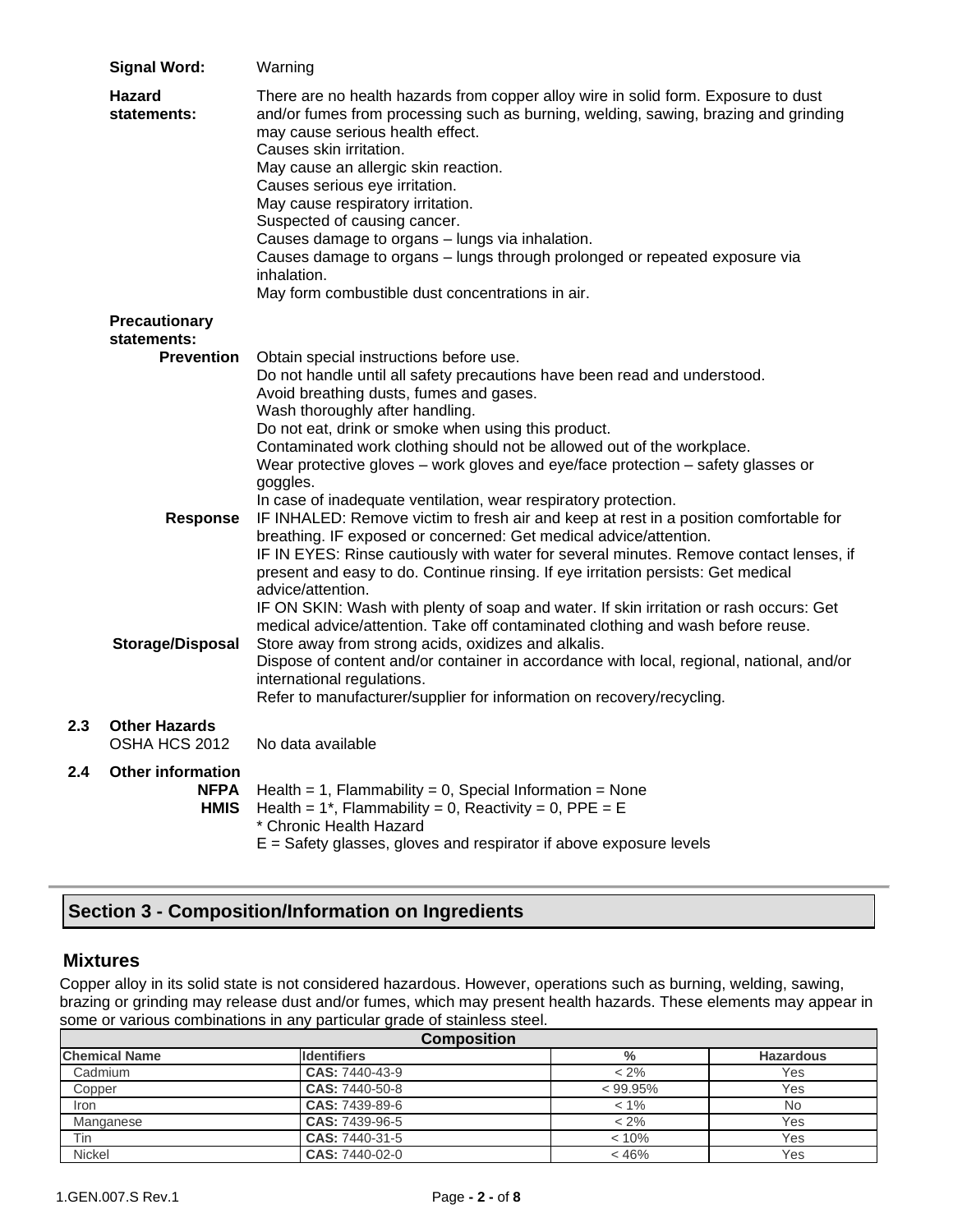| Silicon          | 7440-21-3<br>$\overline{\phantom{a}}$<br>CAS: | 4.5% | Yes |
|------------------|-----------------------------------------------|------|-----|
| Zinc             | 7440-66-6<br>$\overline{\phantom{a}}$<br>CAS: | 35%  | Yes |
| Dŀ<br>'hosphorus | 7700<br>$-14-0$<br>CAS<br>$\sim$ –<br>د∠      | 0.5% | Yes |

### **Section 4: First-Aid Measures**

#### **Description of first aid measures**

- **Inhalation** IF INHALED: Remove victim to fresh air and keep at rest in a position comfortable for breathing. Get medical attention if symptoms occur.
- **Skin** If skin irritation occurs: Get medical advice/attention. Take off contaminated clothing and wash before reuse.
- **Eye** IF IN EYES: Rinse cautiously with water for several minutes. Remove contact lenses, if present and easy to do. Continue rinsing. If eye irritation persists: Get medical advice/attention.

**Ingestion** • Low hazard for usual industrial or commercial handling. Get medical attention if symptoms occur.

#### **Most important symptoms and effects, both acute and delayed**

• Refer to Section 11 - Toxicological Information.

### **Section 5: Fire-Fighting Measures**

#### **5.1 Extinguishing Media**

Suitable extinguishing media: Product as supplied in solid form is non-combustible. Use firefighting measures for surrounding materials. Use Class D fir extinguisher for fires involving metal dusts. Do not use water on product if it has become molten.

### **5.2 Special hazards arising from the substance or mixture**

Vapors and fumes containing metals (or their oxides) may be formed at temperature above the melting point. Exposure to unknown concentrations of vapors and fumes require the wearing of a pressure-demand airline respirator or pressure-demand self-contained breathing apparatus (SCBA).

#### **5.3 Advice for firefighters**

Wear self-contained breathing apparatus for firefighting if necessary.

#### **5.4 Further information**

Product as supplied in solid form is not classified as a U.S. Department of Transportation hazardous material.

### **Section 6 - Accidental Release Measures**

### **6.1 Personal precautions, protective equipment and emergency procedures**

Personal precautions No data available

**Emergency** Procedures Solid form: Not applicable. In dusty environment, ELIMINATE all ignition sources (no smoking, flares, sparks or flames in immediate area). Clean up using methods which avoid dust generation. During cleanup avoid inhalation and skin and eye contact. Provide local exhaust or dilution ventilation as required.

# **6.2 Environmental precautions**

No data available

#### **6.3 Methods and material for containment and cleaning up**

Pick up and arrange disposal without creating dust. Vacuum type equipment of effective for control and cleanup. Vacuum and ventilation equipment should have HEPA type filters where appropriate. Material should be swept or vacuumed and placed into appropriate disposable containers. Keep in suitable, closed containers for disposal.

### **Section 7 - Handling and Storage**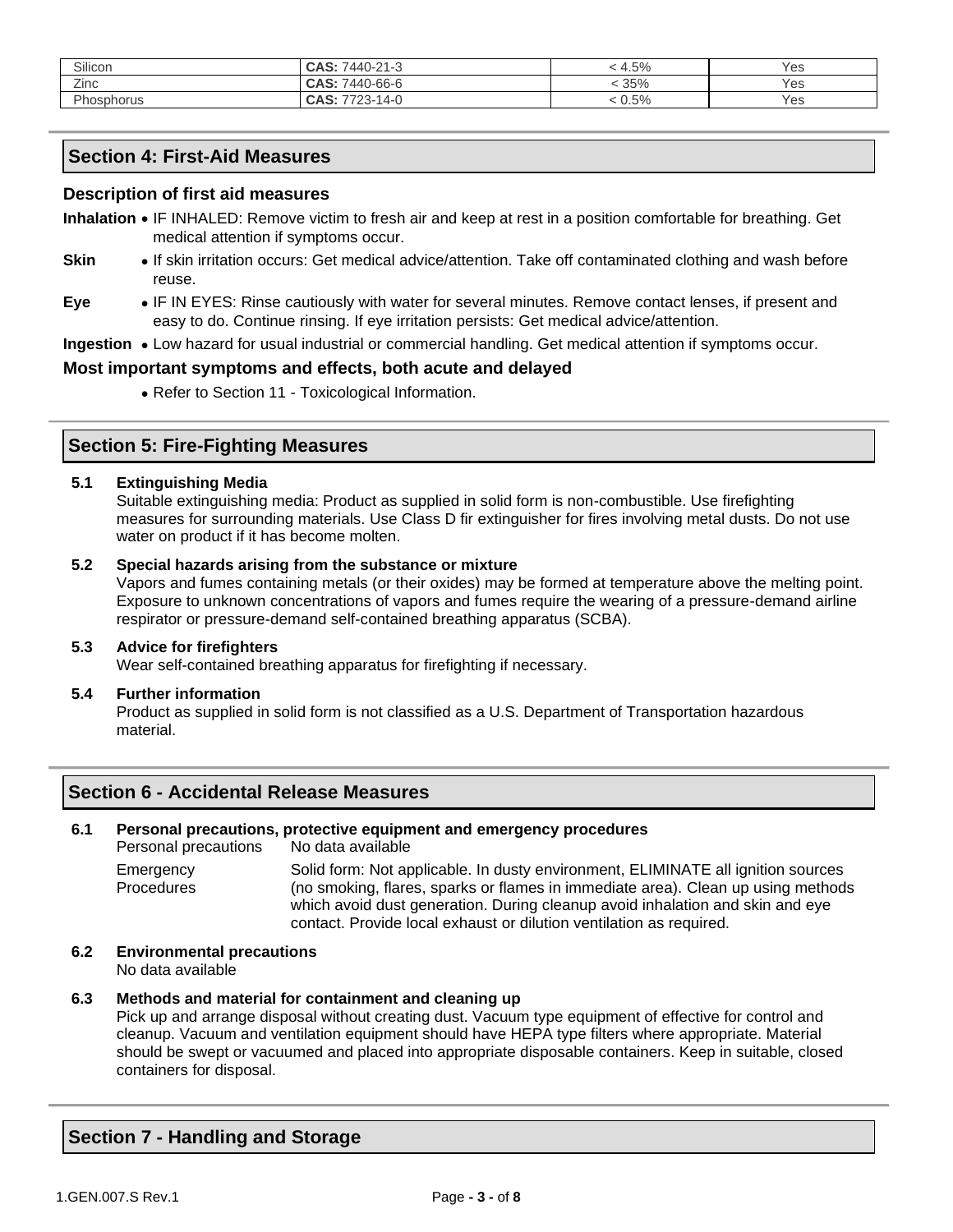### **7.1 Precautions for safe handling**

Stable under normal temperature and pressure. Do not breathe (dust or fumes). Do not use in areas without adequate ventilation. Do not use sparking tools. Keep away from heat and ignition sources – No Smoking. Use good safety and industrial hygiene practices.

**7.2 Conditions for safe storage, including any incompatibilities** Store away from strong acids and oxidizers.

# **Section 8 - Exposure Controls/Personal Protection**

## **Control parameters**

**Exposure Limits/Guidelines** • No data available on product. Individual elements may be emitted during processing.

| Intentionally added elements only          | <b>ACGIH – TWA</b><br>(mg/m <sup>3</sup> ) | <b>NIOSH - IDLH</b><br>(mg/m <sup>3</sup> ) | <b>OSHA-TWA</b><br>(mg/m $^3$ ) |
|--------------------------------------------|--------------------------------------------|---------------------------------------------|---------------------------------|
| Copper (fume)                              | 0.2                                        | 100                                         | 0.1                             |
| Copper (dust and mist)                     | 1.0                                        | 100                                         | 1.0                             |
| Nickel (metal and insoluble compounds)     | 1.5 (as Ni)                                | 10                                          | 1.0                             |
| Manganese (compounds and fume)             | 0.2                                        | 500                                         | 5.0                             |
| Iron (oxide fume)                          | 5.0                                        | 2500                                        | 10.0                            |
| Silicon (total dust)                       | 10.0                                       |                                             | 15.0                            |
| Silicon (respirable fraction)              | $\overline{\phantom{a}}$                   |                                             | 5.0                             |
| Phosphorus (yellow)                        | 0.1                                        | 5                                           | 0.1                             |
| Zinc (oxide fume)                          | 5.0                                        | 500                                         | 5.0                             |
| Zinc (oxide total dust)                    | 10.0                                       | 500                                         | 15.0                            |
| Zinc (oxide dust respirable fraction)      | $\overline{\phantom{a}}$                   | 500                                         | 5.0                             |
| Tin (inorganic compounds except tin oxide) | 2.0                                        | 100                                         | 2.0                             |
| Tin (oxide)                                | 2.0                                        | 100                                         |                                 |

# **Exposure controls**

**Engineering Measures/Controls**

**Pictograms** •

• Adequate ventilation systems as needed to control concentrations of airborne contaminants below applicable threshold limit values. Use only appropriately classified electrical equipment.

### **Personal Protective Equipment**

| $\sim$ |  |
|--------|--|
|        |  |

| <b>Respiratory</b>                                         | • Use of a NIOSH/MSHA approved dust respirator is recommended where airborne dust<br>levels exceed appropriate PELs and TLVs.                                                                                                   |
|------------------------------------------------------------|---------------------------------------------------------------------------------------------------------------------------------------------------------------------------------------------------------------------------------|
| Eye/Face                                                   | • Wear protective eyewear (goggles, face shield, or safety glasses).                                                                                                                                                            |
| <b>Hands</b>                                               | • Wear protective gloves - suitable for protection against physical injury and skin contact<br>during handling and processing.                                                                                                  |
| <b>Skin/Body</b>                                           | • Wear protective clothing - such as long sleeves and or coveralls during processing.                                                                                                                                           |
| <b>General Industrial</b><br><b>Hygiene Considerations</b> | • Practice good housekeeping and avoid creating/breathing dust. Do not allow dust to<br>collect. Maintain, clean, and fit test respirators in accordance with OSHA regulations.<br>Provide readily accessible eyewash stations. |
| <b>Environmental Exposure</b><br><b>Controls</b>           | • No data available                                                                                                                                                                                                             |

### **Section 9 - Physical and Chemical Properties**

#### **Information on Physical and Chemical Properties**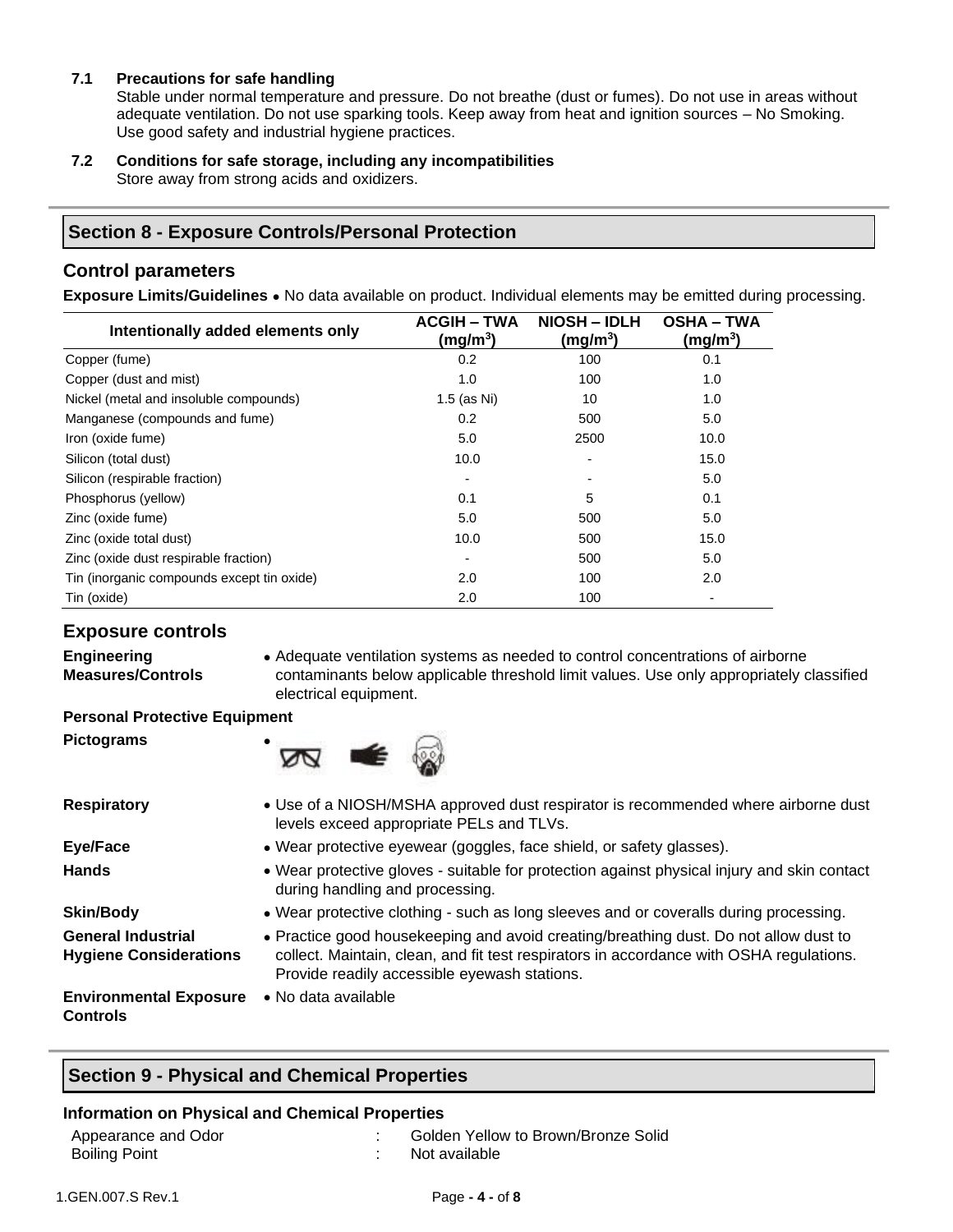| <b>Melting Point</b><br>рH<br>Density<br><b>Auto-Ignition Temperature</b><br>Viscosity<br>Vapor Pressure<br>Vapor Density (air = $1$ )<br>% Volatile, by volume<br>Solubility in Water<br>Evaporation Rate (butyl acetate $= 1$ )<br>Other Physical and Chemical Data | $\mathbf{r}$<br>t.<br>٠ | 880°C - 1150°C (1616°F - 2102°F)<br>Not applicable<br>$8.33 - 8.94$ gr/cm <sup>3</sup> (0.3 - 0.32 lb/in <sup>3</sup> )<br>Not applicable<br>Not applicable<br>Not applicable<br>Not applicable<br>None<br>Insoluble<br>ا><br>None |
|-----------------------------------------------------------------------------------------------------------------------------------------------------------------------------------------------------------------------------------------------------------------------|-------------------------|------------------------------------------------------------------------------------------------------------------------------------------------------------------------------------------------------------------------------------|
|-----------------------------------------------------------------------------------------------------------------------------------------------------------------------------------------------------------------------------------------------------------------------|-------------------------|------------------------------------------------------------------------------------------------------------------------------------------------------------------------------------------------------------------------------------|

# **Section 10: Stability and Reactivity**

# **Reactivity**

• No dangerous reaction known under conditions of normal use.

# **Chemical stability**

• Stable under recommended storage conditions.

# **Possibility of hazardous reactions**

• No data available.

# **Conditions to avoid**

• Incompatible materials.

# **Incompatible materials**

• Do not let molten material come into contact with water. Reacts with strong acids and may form hydrogen gas. Do not store near strong oxidizers. Reacts with some acids and caustic solutions to produce hydrogen gas. Hydrogen gas can be an explosion hazard. Avoid contact with oxidizers. Reacts violently with acetylene, ammonium nitrate, bromates, chlorates, iodates, chlorine, chlorine trifluoride, ethylene ozide, fluorine, hydrogen peroxide, hydrazine mononitrate, hydrogen sulfide, hydrazoic acid, lead azide, potassium peroxide, sodium azide and sodium peroxide.

# **Hazardous decomposition products**

• Hazardous decomposition may occur during certain operations such as welding, burning, melting or hot rolling, generating hazardous metal fumes.

# **Section 11 - Toxicological Information**

### **Information on toxicological effects**

| Acute toxicity<br>Skin corrosion/irritation<br>Serious eye damage/eye irritation<br>Respiratory or skin sensitization<br>Germ cell mutagenicity<br>Carcinogenicity |   | Harmful if swallowed<br>No data available<br>No data available<br>No data available<br>No data available<br>Nickel - NTP Reasonably Anticipated to be Human Carcinogen<br>Nickel – IARC Group 2B (possibly carcinogenic to human)<br>Nickel is listed by the State of California as a substance known to<br>cause cancer under Proposition 65, as of June 1, 2015. |
|--------------------------------------------------------------------------------------------------------------------------------------------------------------------|---|--------------------------------------------------------------------------------------------------------------------------------------------------------------------------------------------------------------------------------------------------------------------------------------------------------------------------------------------------------------------|
| Reproductive toxicity                                                                                                                                              | ٠ | No data available                                                                                                                                                                                                                                                                                                                                                  |
| Specific target organ toxicity<br>(single exposure)                                                                                                                |   | No data available                                                                                                                                                                                                                                                                                                                                                  |
| Specific target organ toxicity<br>(repeated exposure)                                                                                                              | ٠ | No data available                                                                                                                                                                                                                                                                                                                                                  |
| Aspiration hazard                                                                                                                                                  | ٠ | No data available                                                                                                                                                                                                                                                                                                                                                  |
| <b>Target Organs</b>                                                                                                                                               | ÷ | Skin/Dermal, Lungs, Central Nervous System (CNS), Liver/Hepatotoxin,<br>Kidney/Nephrotoxin, Metal Fume Fever, Nasal Cavity                                                                                                                                                                                                                                         |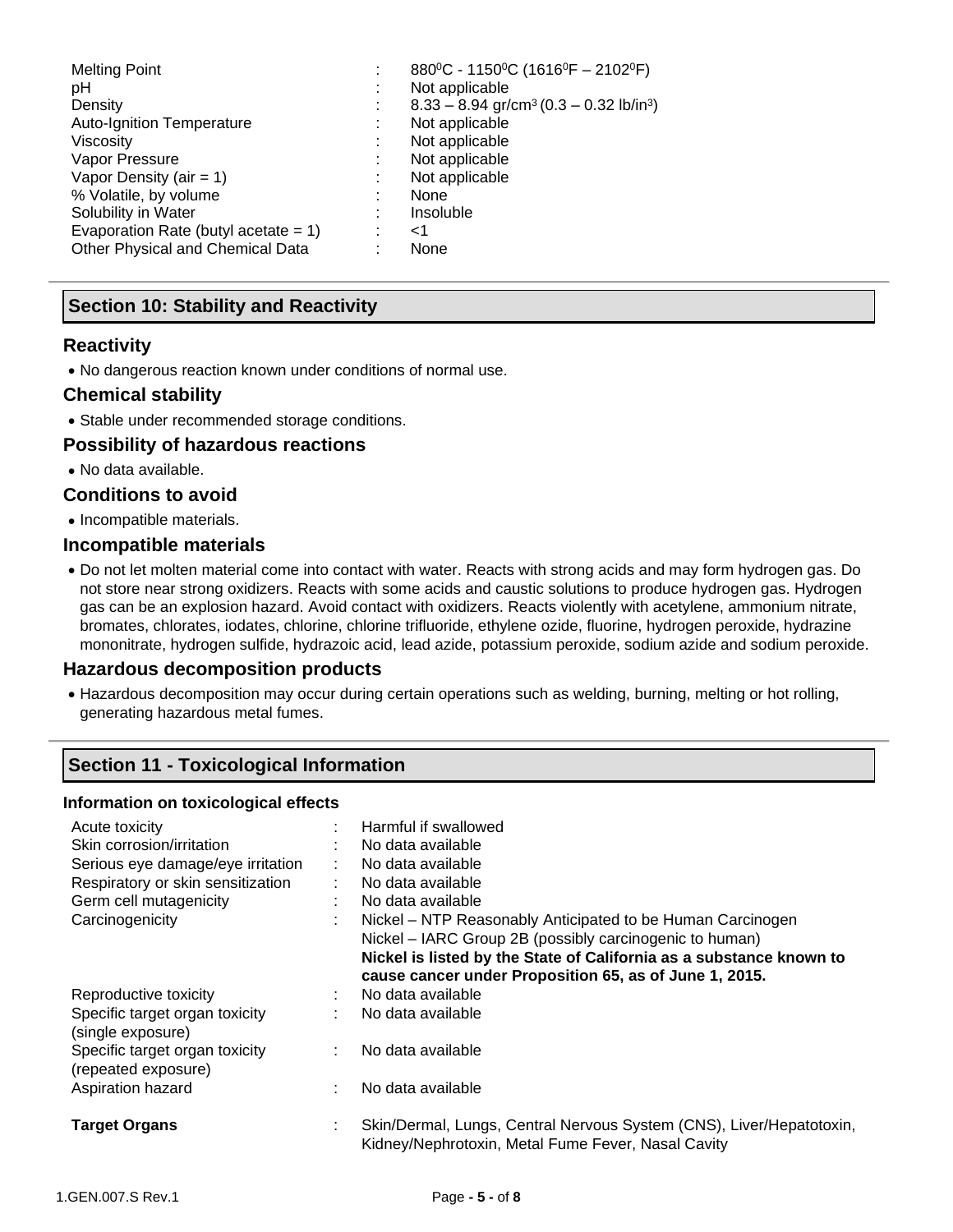| Route(s) of entry/exposure                           | Dermal contact with and/or inhalation of dust or fume during welding,<br>cutting, grinding, burning, and other operations. Overexposure to dust<br>and/or fume generated during processing can pose health hazards as<br>defined below. |
|------------------------------------------------------|-----------------------------------------------------------------------------------------------------------------------------------------------------------------------------------------------------------------------------------------|
| <b>Medic al Conditions Aggravated</b><br>by Exposure | May aggravate asthma or other respiratory disorders. May aggravate<br>skin disorders.                                                                                                                                                   |

### **Potential Health Effects**

**Inhalation**

| Acute<br>(Immediate)                       | • May cause respiratory irritation. May cause sensitization. May cause metal fume fever.                                                                                                           |                      |                                                                                                                               |  |                                                                                                                                                                                                                                           |  |  |
|--------------------------------------------|----------------------------------------------------------------------------------------------------------------------------------------------------------------------------------------------------|----------------------|-------------------------------------------------------------------------------------------------------------------------------|--|-------------------------------------------------------------------------------------------------------------------------------------------------------------------------------------------------------------------------------------------|--|--|
| <b>Chronic</b><br>(Delayed)<br><b>Skin</b> | • Prolonged inhalation of dust or fume may cause lung, central nervous system, liver, kidney and<br>nasal cavity damage.                                                                           |                      |                                                                                                                               |  |                                                                                                                                                                                                                                           |  |  |
| <b>Acute</b><br>(Immediate)                | • Causes skin irritation. May cause skin sensitization. Symptoms include redness, and skin rash.                                                                                                   |                      |                                                                                                                               |  |                                                                                                                                                                                                                                           |  |  |
| <b>Chronic</b><br>(Delayed)                |                                                                                                                                                                                                    | cause sensitization. |                                                                                                                               |  | • Repeated and prolonged exposure may cause irritation. Repeated and prolonged exposure may                                                                                                                                               |  |  |
| Eye                                        |                                                                                                                                                                                                    |                      |                                                                                                                               |  |                                                                                                                                                                                                                                           |  |  |
| Acute<br>(Immediate)                       |                                                                                                                                                                                                    |                      | • Exposure to dust and fumes may cause irritation. Exposure to fumes and dusts may cause<br>sensitization and conjunctivitis. |  |                                                                                                                                                                                                                                           |  |  |
| <b>Chronic</b><br>(Delayed)                | • Repeated and prolonged exposure to dust and fumes may cause irritation. Repeated and<br>prolonged exposure to dusts and fumes may cause sensitization and conjunctivitis.                        |                      |                                                                                                                               |  |                                                                                                                                                                                                                                           |  |  |
| Ingestion                                  |                                                                                                                                                                                                    |                      |                                                                                                                               |  |                                                                                                                                                                                                                                           |  |  |
| Acute<br>(Immediate)                       | • Low hazard for usual industrial or commercial handling. Gastrointestinal disturbances including<br>nausea and vomiting may result from ingestion of dusts.                                       |                      |                                                                                                                               |  |                                                                                                                                                                                                                                           |  |  |
| <b>Chronic</b><br>(Delayed)                | • Low hazard for usual industrial or commercial handling. Repeated and prolonged exposure may<br>cause gastrointestinal disturbances including nausea and vomiting.                                |                      |                                                                                                                               |  |                                                                                                                                                                                                                                           |  |  |
| Carcinogenic<br><b>Effects</b>             | . No carcinogenic effects resulting from exposure to stainless steels have been reported, either in<br>epidemiological studies or in tests with animals. Stainless steel does contain carcinogenic |                      |                                                                                                                               |  |                                                                                                                                                                                                                                           |  |  |
|                                            | components above the cut-off threshold amount of 0.1% (nickel and cobalt) and therefore stainless<br>steel (as dusts and fumes) must be classified as a carcinogen.                                |                      |                                                                                                                               |  |                                                                                                                                                                                                                                           |  |  |
|                                            |                                                                                                                                                                                                    |                      | <b>Carcinogenic Effects</b>                                                                                                   |  |                                                                                                                                                                                                                                           |  |  |
|                                            |                                                                                                                                                                                                    | <b>CAS</b>           | <b>IARC</b>                                                                                                                   |  | <b>NTP</b>                                                                                                                                                                                                                                |  |  |
|                                            |                                                                                                                                                                                                    |                      |                                                                                                                               |  | $D - C$<br>which is a American contract that the filter of the contract of the contract of the contract of the contract of the contract of the contract of the contract of the contract of the contract of the contract of the contract o |  |  |

|                               | CAS        | <b>IARC</b>                  | <b>NTP</b>                                       |
|-------------------------------|------------|------------------------------|--------------------------------------------------|
| Nickel                        | 7440-02-0  | Group 2B-Possible Carcinogen | Reasonably Anticipated to be Human<br>Carcinogen |
| Nickel as Nickel<br>Compounds | <b>NDA</b> | Group 1-Carcinogenic         | Known Human Carcinogen                           |

# **Section 12 - Ecological Information**

# **Toxicity**

• Copper is very toxic to aquatic organisms and may cause long-term adverse effects in the aquatic environment. Most heavy metals can affect microorganisms at concentrations found in the environment. However, the toxicity of metal depends on the physiochemical characteristics of the environment where it is deposited. **As with all foreign substances do not allow to enter the storm drainage systems.**

## **Persistence and degradability**

• No data available

### **Bioaccumulative potential**

• No data available

### **Mobility in Soil**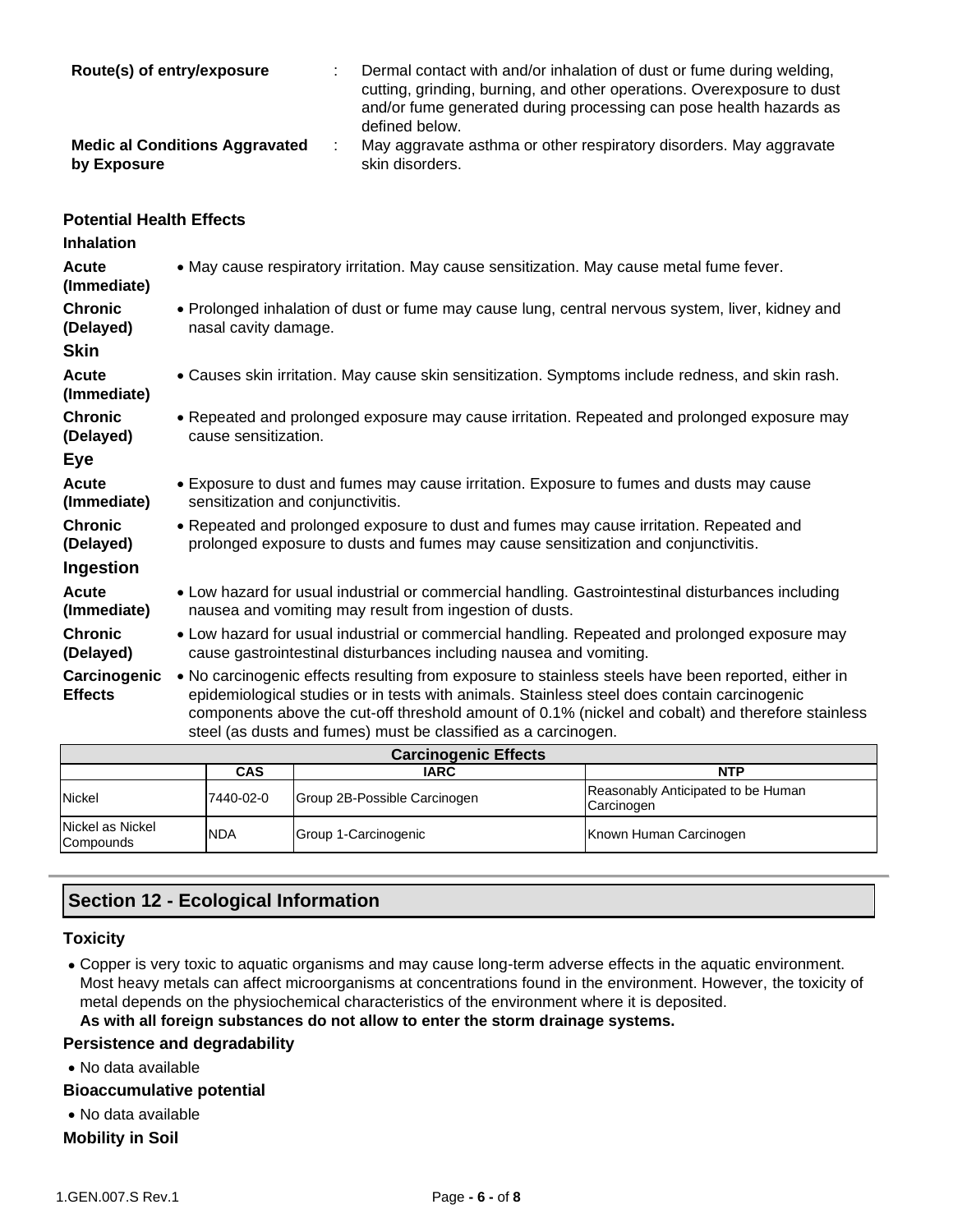# **Section 13 - Disposal Considerations**

### **Waste treatment methods**

**Product waste** • Product as shipped is not considered hazardous and should be recycled. Product dusts from processing may be classified as hazardous waste, as defined in 40 CFR 261 as well as state and/or local regulation. Solid waste generated from product processing should be classified by a competent environmental professional and disposed, processed or recycled in accordance with federal, state and local regulation.

## **Section 14 - Transport Information**

#### **Component Marine Pollutants**

This product contains one or more of the following chemicals required by U.S. DOT to be identified as marine pollutants.

| <b>Component</b>                           | <b>CAS No.</b> |                                                |
|--------------------------------------------|----------------|------------------------------------------------|
| Copper                                     | 7440-50-8      | DOT regulated severe marine pollutant (powder) |
| DOT Information<br><b>IATA</b> Information |                | Shipping Name: Not Regulated                   |
| <b>ICAO</b> Information                    |                | Shipping Name: Not Regulated                   |
| <b>IMDG</b> Information                    |                | Shipping Name: Not Regulated                   |
|                                            | Shipping Name: | Not Regulated                                  |

# **Section 15 - Regulatory Information**

**NOTE:** The regulatory information contained in this Safety Data Sheet (SDS) is not intended to be comprehensive. Consult country, federal, state and local laws, rule and regulations before use.

California Proposition 65: This product contains chemicals (nickel) known to the State of California to cause cancer. Pennsylvania Hazardous Substance List: Copper, Manganese, Nickel, Phosphorus, Silicon, Tin, Iron oxide dust and Zinc.

New Jersey Hazardous Substance List: Copper, Manganese, Nickel, Phosphorus, Silicon, Tin, Iron oxide dust and Zinc.

Massachusetts Substance List: Copper, Manganese, Nickel, Phosphorus, Silicon, Tin, Iron oxide dust and Zinc.

#### **The Resource Conservation and Recovery Act (RCRA)**

Product is NOT a Hazardous Waste when disposed.

#### **Comprehensive Environmental Response, Compensation and Liability Act (CERCLA)**

US EPA allows a reporting exception for massive forms of certain solid metals (antimony, arsenic, beryllium, cadmium, chromium, copper, lead, nickel, selenium, silver, thallium and zinc) when diameter of the released metal equals or exceeds 100 micrometers (0.004 inches) (50 FR 13461, April 4, 1985). The Agency deliberately set the cutoff size 10 times larger than the maximum size considered by EPA to be respirable dust to ensure that the government would be notified of releases containing small, inhalable particles of metals.

#### **Superfund Amendments and Reauthorization Act of 1986 (SARA), Title III**

Section 311/312 HAZARD CATEGORIES: Immediate Health Effect (acute), Delayed Health Effect (chronic)

Section 313 Supplier Notification

**Packaging waste** • Dispose of content and/or container in accordance with local, regional, national, and/or international regulations.